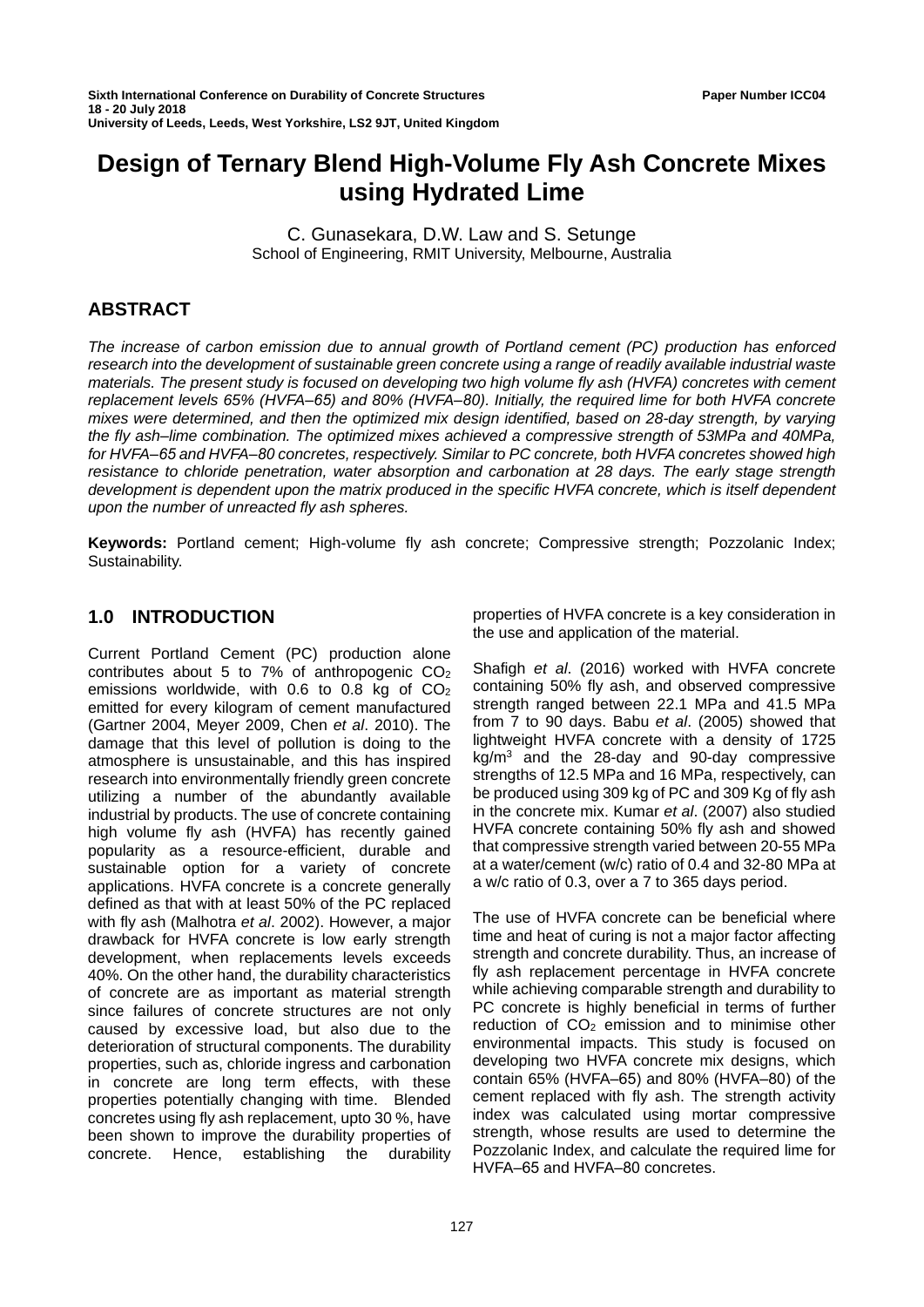### **Table 1**. Chemical composition

|                                     |                  |     |                                                                                                                                  |      |                  | By weight (%) |                        |     |      |                   | ªLOI |
|-------------------------------------|------------------|-----|----------------------------------------------------------------------------------------------------------------------------------|------|------------------|---------------|------------------------|-----|------|-------------------|------|
| Material <b>-------------------</b> | SiO <sub>2</sub> |     | $Al_2O_3$ Fe <sub>2</sub> O <sub>3</sub> CaO P <sub>2</sub> O <sub>5</sub> TiO <sub>2</sub> MgO K <sub>2</sub> O SO <sub>3</sub> |      |                  |               |                        |     | MnO  | Na <sub>2</sub> O |      |
| PC.                                 | 22.5             | 4.5 | 0.4                                                                                                                              |      | 66.3  0.67  0.20 |               | $0.51$ 0.15            | 2.8 | 0.10 | 0.17              | 1.7  |
| FA                                  | 65.9             | 24  | 2.87                                                                                                                             | 1.59 |                  |               | 0.19  0.92  0.42  0.58 | 0   | 0.06 | 0.49              | 1.5  |

<sup>a</sup>Loss on ignition (unburnt carbon content)

A series of HVFA–65 and HVFA–80 concrete specimens were prepared by changing fly ash-lime combination, and the strength development examined over the period 3 to 90 days. Moreover, the resistance to chloride ingress and carbonation were investigated in order to assess the service life of this concrete.

# **2.0 EXPERIMENTAL PROCEDURE**

## **2.1 Materials used**

Commercially available, high early strength PC (Type 3) conforming to ASTM C150 (2016), obtained from Boral Cement Pty Ltd and low calcium class F fly ash (FA), conforming to AS 3582.1 (1998), obtained from Eraring power station in Australia, and hydrated lime conforming to AS 1672.1, obtained from Independent Cement Pty Ltd were used to manufacture HVFA-65 and HVFA-80 concretes. The chemical composition PC and FA, as determined by X-ray fluorescence analysis, is shown in Table 1. The mean particle size of FA was 20µm and fineness at 45µm sieve was 87%. Eraring FA contains 62.5% of reactive amorphous phase with non-reactive quartz (15.8%) and mullite (19.2%) as the crystalline phases, quantified by X-ray diffraction analysis. Both coarse and fine aggregate were prepared in accordance with AS 1141.5 (2000). The fine aggregate was river sand in uncrushed form with a specific gravity of 2.5 and a fineness modulus of 2.9. The coarse aggregate was crushed granite aggregate with a specific gravity of 2.6 and water absorption of 1.74%.

# **2.2 Mix Design**

In order to calculate the quantity of lime required for the 28-day pozzolanic reaction, the Pozzolanic Index (PI), a degree of fly ash reactivity with  $Ca(OH)_2$  and water in concrete, has been investigated. The mix design was prepared as specified by ASTM C 618 (2012) and ASTM C 311 (1996) with water/binder ratio of 0.484 and is shown in Table 2. Complete cement hydration is assumed at 28 days and the lime produced by hydration is assumed to be 25% (Dunstan and Zayed 2006). The equations mentioned in Table 3 (Dunstan and Zayed 2006) were used to calculate PI, and thus calculate the percentage of lime required for the HVFA-65 and HVFA-80 concrete mixes, Table 4.

The mix proportion used in each mix design is summarized in Table 5. The ratio of the components, cement, sand, coarse aggregates and mixing water, was calculated based on the absolute volume method (Neville 1996). It is noted that initially calculated HL percentage, based on PI in Table 4, is dependent on the strength activity index of [80PC+20FA] mortar mix. However, the present study is focused on concrete mix designs, and thus the HL percentage was varied from the initially calculated HL percentage, i.e. from 8−15.5 and 13−20.5 for HVFA-65 and HVFA-80 concretes, respectively.

**Table 2.** Mortar mix proportions (kg/m<sup>3</sup>)

|                              |  |  | Mix Notation PC FA Sand Water 28-day Strength (MPa) |
|------------------------------|--|--|-----------------------------------------------------|
| 100PC                        |  |  | $500 = 1375$ 242 $F_c = 45.0$                       |
| [80PC+20FA] 400 100 1375 242 |  |  | $F_{ca} = 39.9$                                     |

The total binder content was fixed to  $450 \text{ kg/m}^3$ , thus the FA amount in each mix was adjusted based on HL percentage. Water/binder ratio was kept at 0.3, and the high early strength superplasticizer (Sika ViscoCrete−20HE), supplied by Sika Australia Pty Ltd in liquid form, was used together with tap water in order to maintain the workability within the range of 55−65 mm. The coarse aggregate used in concrete was in saturated surface dry condition in order to prevent the water absorption from the concrete mix.

# **2.3 Sample preparation and Testing**

The mixing of concrete was carried out using a 120 liter concrete mixer. The dry materials (PC, FA, HL, sand and coarse aggregates) were mixed first for 4 minutes. Then water and superplasticiser were added to the dry mix and mixed continuously for another 8 minutes until the mixture was glossy and well combined. A slump test was conducted in accordance with Australian standard, AS 1012.3.1 (2014) to ensure concretes achieved the required workability. Immediately after mixing, the concrete mix was poured into moulds and vibrated using a vibration table for 2 minutes to remove air bubbles. All concrete specimens were demoulded after 1 day of casting and then cured in a water tank with saturated lime until being tested. Compressive strength testing was performed at 3, 7, 28 and 90 days using a MTS machine with a loading rate of 20 MPa/min according to AS 1012.9 (1999). Rapid chloride permeability test and water absorption test were conducted as per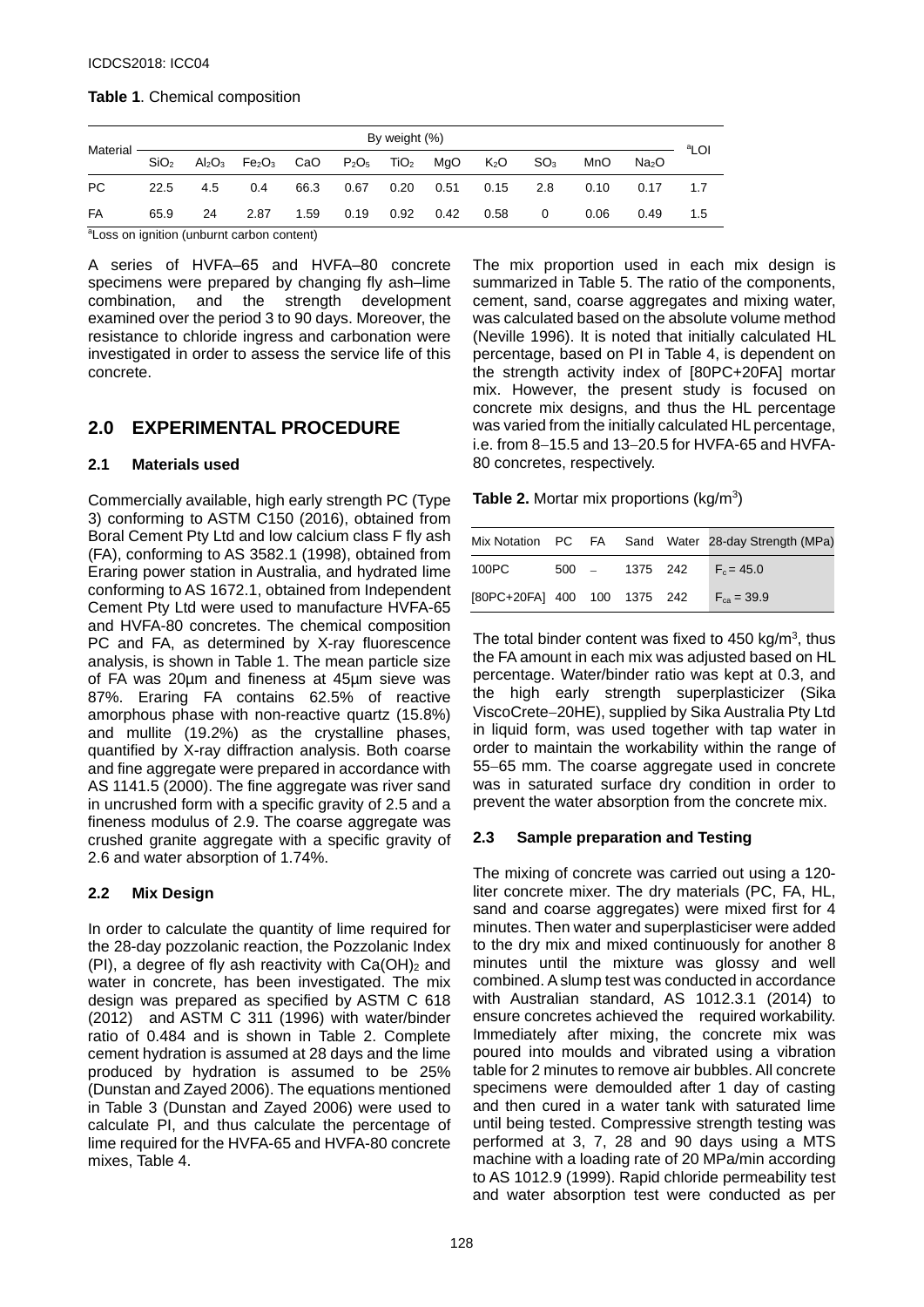ASTM [C1202](http://www.astm.org/Standards/C1202) and AS 1012.21, respectively, for optimized HVFA-65 and HVFA-80 concrete mixes. Accelerated carbonation testing was conducted with a 5% CO2 concentration, 70% relative humidity and at 24 ℃. The carbonation depth was determined at 7, 14, 21 and 28 days by splitting the specimen and spraying with phenolphthalein indicator. The microstructure was observed using Scanning Electron Microscopy (SEM) imaging employing backscatter electron detector with 15 eV of energy.

|  |  |  | Table 3. Pozzolanic Index (PI) calculations |
|--|--|--|---------------------------------------------|
|--|--|--|---------------------------------------------|

| Notation/Definition                          | Data                            | Formulae                                             | Calculations   |
|----------------------------------------------|---------------------------------|------------------------------------------------------|----------------|
| $C_d$ = Density of Cement                    | $C_d = 3150 \text{ kg/m}^3$     | $PI=B/A$                                             | $PI = 0.14$    |
| $C_v$ = Cement volume in 100PC mortar        | $C_v = 0.159$ m <sup>3</sup>    | $B = [1.598H_{x1}C_{v1}] - [K_{Hx1}C_{v1}] - K_{Wv}$ | $B = -0.0122$  |
| $w/c = Water/Cement of 100PC mortar$         | $w/c = 0.484$                   | $A = KP_w/P_d - 2.85P_w/G_d$                         | $A = -0.0877$  |
| $W_v$ = Volume of water                      | $W_v = 0.242$ m <sup>3</sup>    | Where:                                               |                |
| $F_c$ = Strength of 100PC mortar             | $F_c = 45.0 \text{ MPa}$        | $K = [F_{ca}/(2.143SF)]^{1/3}$                       | $K = 0.4721$   |
| $F_{ca}$ = Strength of [80PC+20FA] mortar    | $F_{ca} = 39.9 \text{ MPa}$     | $SF = Fc/[2.145(N/D)3]$                              | $SF = 177 MPa$ |
| $P_w$ = Weight of Fly Ash                    | $P_w = 100 \text{ kg/m}^3$      | $N = 1.598C_vH_v$                                    | $N = 0.1716$   |
| $P_d$ = Density of Fly Ash                   | $P_d = 2150 \text{ kg/m}^3$     | $D = H_x C_y + W_y$                                  | $D = 0.3494$   |
| $G_d$ = Density of sand                      | $G_d = 2600 \text{ kg/m}^3$     | $H_x = (0.914 \text{ w/c})/(w/c + 0.17)$             |                |
| $w/c_1$ = Water/Cement of 80PC+20FA mortar   | $w/c_1 = 0.605$                 | $H_{x1} = (0.914 \text{ w/c}_1)/(w/c_1 + 0.17)$      |                |
| $C_{v1}$ = Cement volume in 80PC+20FA mortar | $C_{v1} = 0.127$ m <sup>3</sup> |                                                      |                |
| $Hx$ = Fraction of Hydrated cement           | $H_x = 0.676$                   |                                                      |                |
| $H_{x1}$ = Fraction of Hydrated cement 1     | $H_{x1} = 0.714$                |                                                      |                |
| $PI = Pozzolanic Index$                      |                                 |                                                      |                |

#### **Table 4.** Lime requirement calculations (based on PI=0.14)

| <b>Definition</b>                  | Formulae                                                                                      | HVFA-65                 | HVFA-80      |
|------------------------------------|-----------------------------------------------------------------------------------------------|-------------------------|--------------|
| <b>Total binder</b>                | Q                                                                                             | 450 kg/ $m3$            | 450 kg/ $m3$ |
| Weight of fly ash                  | $P_{p}$                                                                                       | $256.5 \text{ kg/m}^3$  | 301 kg/ $m3$ |
| Weight of Cement                   | $P_c$                                                                                         | 157.5 kg/m <sup>3</sup> | 90 kg/ $m3$  |
| <b>Hydration constant</b>          | $H_x = (0.914 \text{ w/c})/(w/c + 0.17)$                                                      | 0.763                   | 0.821        |
| Weight of free lime available      | $0.25 \times P_c \times H_x$                                                                  | 30.04 kg                | 18.47 kg     |
| Amount of lime reacts with fly ash | 1.85 x Pl $\times$ P <sub>n</sub>                                                             | 66.23 kg                | 77.85 kg     |
| Weight of extra lime required      | $[1.85 \times P1 \times Pp] - [0.25 \times Pc \times Hx]$                                     | 36 kg                   | 59 kg        |
| Required extra lime percentage     | $[(1.85 \times P1 \times P_{\rm o}) - (0.25 \times P_{\rm c} \times H_{\rm x})]/Q \times 100$ | 8%                      | 13 %         |

| <b>Table 5.</b> Mix designs for HVFA concrete $(kg/m3)$ |  |
|---------------------------------------------------------|--|
|---------------------------------------------------------|--|

| Mix Notation                                                          |     | Binder composition (%)                                                                                                                                                                                                                                                                                                                     |      |       | Mix proportions ( $kg/m3$ ) |       |      |           |       |
|-----------------------------------------------------------------------|-----|--------------------------------------------------------------------------------------------------------------------------------------------------------------------------------------------------------------------------------------------------------------------------------------------------------------------------------------------|------|-------|-----------------------------|-------|------|-----------|-------|
|                                                                       | PC. | <b>FA</b>                                                                                                                                                                                                                                                                                                                                  | HL   | PC.   | FA                          | HL    | Sand | Aggregate | Water |
| 100PC                                                                 | 100 | $\overline{\phantom{0}}$                                                                                                                                                                                                                                                                                                                   |      | 450   | -                           |       | 644  | 1218      | 135   |
| <sup>a</sup> 35PC+65FA                                                | 35  | 65                                                                                                                                                                                                                                                                                                                                         |      | 157.5 | 292.5                       |       | 604  | 1144      | 135   |
| <sup>a</sup> 35PC+57FA+8HL                                            | 35  | 57                                                                                                                                                                                                                                                                                                                                         | 8    | 157.5 | 256.5                       | 36    | 602  | 1140      | 135   |
| <sup>a</sup> 35PC+54.5FA+10.5HL                                       | 35  | 54.5                                                                                                                                                                                                                                                                                                                                       | 10.5 | 157.5 | 245.25                      | 47.25 | 602  | 1139      | 135   |
| <sup>a</sup> 35PC+52FA+13HL                                           | 35  | 52                                                                                                                                                                                                                                                                                                                                         | 13   | 157.5 | 234                         | 58.5  | 601  | 1137      | 135   |
| <sup>a</sup> 35PC+49.5FA+15.5HL                                       | 35  | 49.5                                                                                                                                                                                                                                                                                                                                       | 15.5 | 157.5 | 222.75                      | 69.75 | 600  | 1136      | 135   |
| $b20PC + 80FA$                                                        | 20  | 80                                                                                                                                                                                                                                                                                                                                         |      | 90    | 360                         |       | 595  | 1126      | 135   |
| $b$ 20PC+67FA+13HL                                                    | 20  | 67                                                                                                                                                                                                                                                                                                                                         | 13   | 90    | 301.5                       | 58.5  | 592  | 1120      | 135   |
| <sup>b</sup> 20PC+64.5FA+15.5HL                                       | 20  | 64.5                                                                                                                                                                                                                                                                                                                                       | 15.5 | 90    | 290.25                      | 69.75 | 591  | 1119      | 135   |
| <b>20PC+62FA+18HL</b>                                                 | 20  | 62                                                                                                                                                                                                                                                                                                                                         | 18   | 90    | 279                         | 81    | 591  | 1118      | 135   |
| <sup>b</sup> 20PC+59.5FA+20.5HL<br>$21 W/TA$ of $\cdots$ and $\cdots$ | 20  | 59.5<br>$\mathbf{b}$ $\mathbf{B}$ $\mathbf{B}$ $\mathbf{B}$ $\mathbf{B}$ $\mathbf{A}$ $\mathbf{B}$ $\mathbf{A}$ $\mathbf{B}$ $\mathbf{B}$ $\mathbf{B}$ $\mathbf{B}$ $\mathbf{B}$ $\mathbf{B}$ $\mathbf{B}$ $\mathbf{B}$ $\mathbf{B}$ $\mathbf{B}$ $\mathbf{B}$ $\mathbf{B}$ $\mathbf{B}$ $\mathbf{B}$ $\mathbf{B}$ $\mathbf{B}$ $\mathbf{$ | 20.5 | 90    | 267.75                      | 92.25 | 590  | 1117      | 135   |

<sup>a</sup>HVFA-65 concrete mixes; <sup>b</sup>HVFA-80 concrete mixes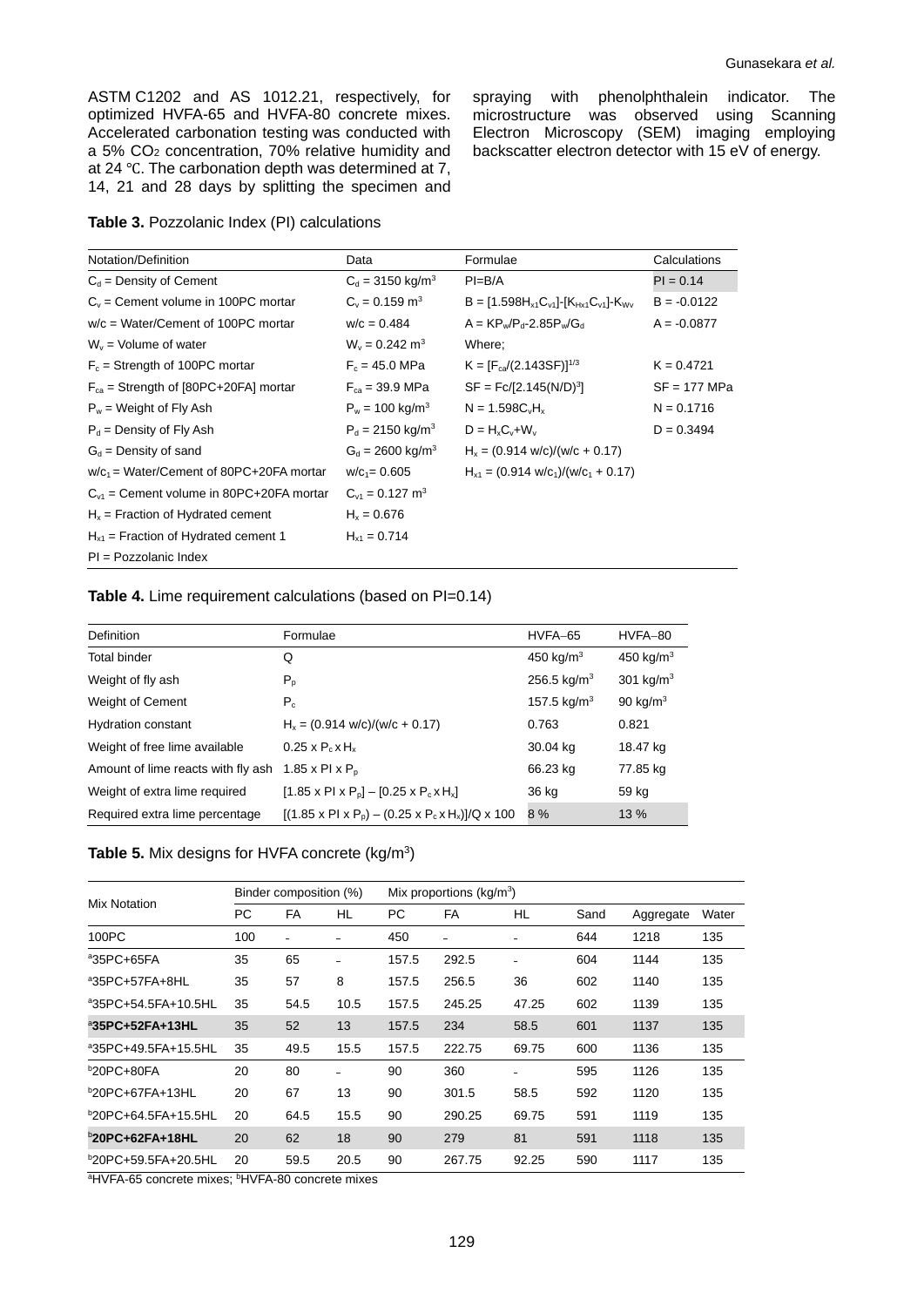# **3.0 RESULTS AND DISCUSSION**

#### **3.1 Compressive Strength**

The results of compressive strength are reported as the average of three specimens for each mixture at 3, 7, 28 and 90 days, as shown in Fig. 1 and Fig. 2 for HVFA-65 and HVFA-80 concretes, respectively. Initially, both HVFA concrete mixes were tested for the calculated HL percentage, Table 4. Additional testing was then undertaken in 2.5% of HL increments, Table 5, in order to determine the optimum mix design. The

compressive strength values were found to increase with an increase of HL percentage up to 13% and 18% for HVFA-65 and HVFA-80 concretes, respectively. At higher concentration of HL the strength started to decrease. Hence, it is noted that the [35PC+52FA+13HL] concrete mix obtained the highest compressive strength at 28 days for HVFA-65 concrete whereas the [20PC+62FA+18HL] concrete mix gave the optimum 28-day strength for HVFA-80 concrete. It was noted that addition of HL in concrete provided considerable strength evolution for both HVFA concretes between 3 and 90 days.



**Fig. 1.** The compressive strength development of HVFA–65 concrete

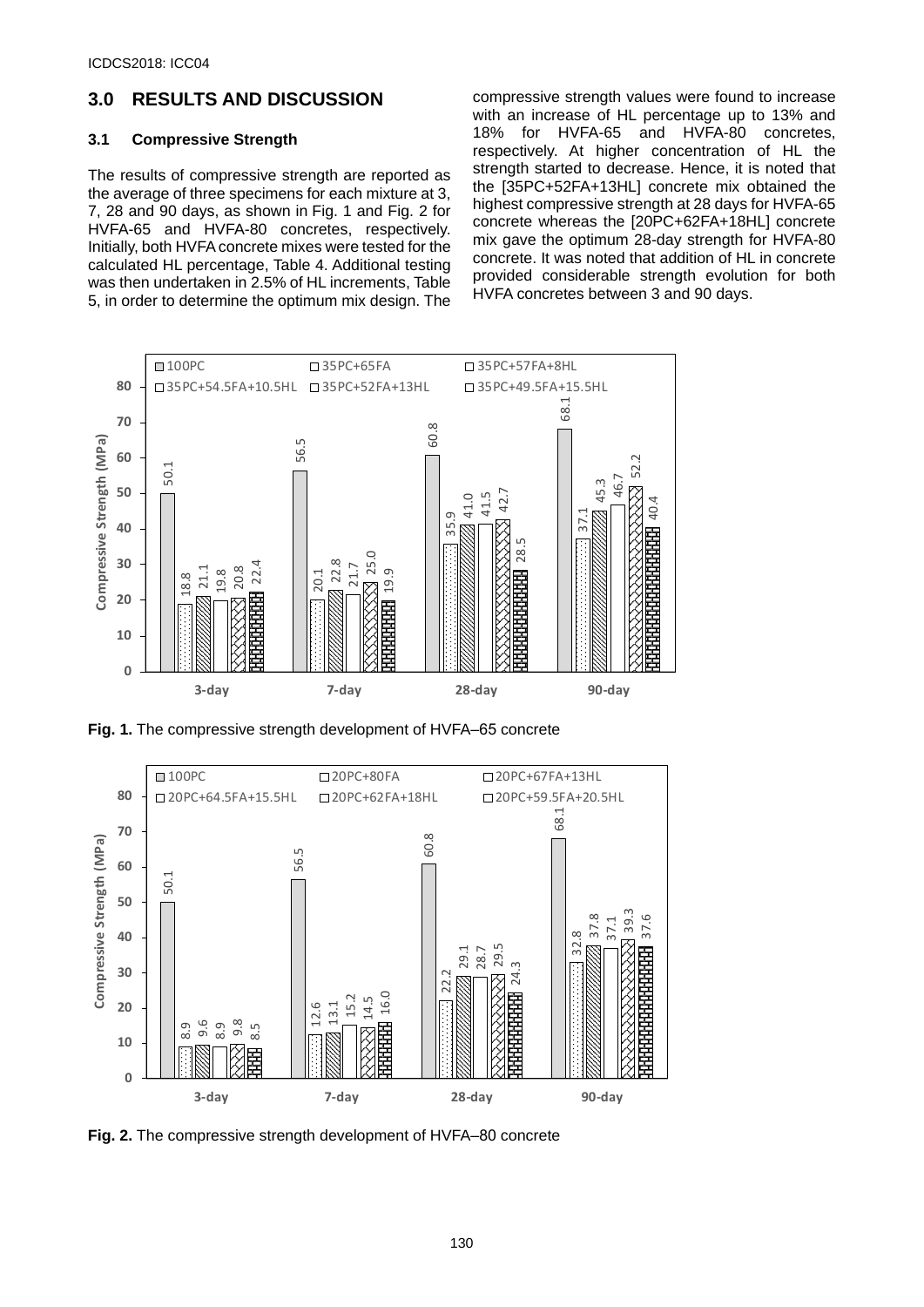The optimised compressive strength of the HVFA-65 concrete increased from 20.8 to 52.2 MPa, the HVFA-80 concrete from 9.8 to 39.3 MPa and the PC concrete from 47.6 to 60.5 MPa from 3 to 90 days. Both HVFA concretes showed considerably lower compressive strength than the PC concrete after 7 days. However, the HVFA‒65 concrete demonstrated a two-fold strength increase while HVFA-80 concrete had a three-fold strength gain between 3 and 28 days. However, both HVFA concretes displayed a lower compressive strength than PC concrete at all ages. The calculated strength activity index (HVFA strength/PC strength) varied between 41.6−76.5% and 19.6-57.7% for HVFA-65 and HVFA-80 concrete, respectively, Table 6. This indicated that there is on-going hydration in HVFA concretes up to 90 days, and that the percentage of strength development is significantly larger than in PC concrete over this period.

**Table 6.** Strength Activity Index (%)

| Duration | HVFA-65 | HVFA-80 |
|----------|---------|---------|
| 3 days   | 41.6    | 19.6    |
| 7 days   | 44.2    | 25.7    |
| 28 days  | 70.3    | 46.9    |
| 90 days  | 76.5    | 57.7    |

### **3.2 Chloride Permeability**

The rapid chloride permeability test (RCPT) data of PC and HVFA concretes at 28 days is displayed in Table 7.

The total charge passed (in coulombs, C) in all three concrete types are in the range of 1000−2000, thus as per ASTM C1202 standard (Shi 2003), these concretes can be classified as "low" chloride

|  |  | Table 7. Chloride permeability of concrete |  |
|--|--|--------------------------------------------|--|
|--|--|--------------------------------------------|--|

permeable concrete. The difference between the values (in coulombs) obtained for PC and HVFA-65 & HVFA‒80 concretes was minimal suggesting a minor difference in their permeability. The ability of concrete to resist the penetration of chloride ions is a critical parameter in determining the service life of concrete structures exposed to deicing salts or marine environments. Hence, both HVFA concretes showed good resistance, similar to PC concrete.

In order to examine the chloride penetration depth, concrete specimens subjected to RCPT were fractured after the test. The fractured surface was then sprayed with  $0.1M$  AgNO<sub>3</sub> solution. The chloride penetration depth (d) in Fig. 3 is indicated by the white precipitation resulting from the formation of AgCl (Otsuki *et al*. 1993). The corresponding chloride penetration depth for PC, HVFA-65 and HVFA-80 concrete is 7.9 mm, 11.7 mm and 12.4 mm respectively. This would indicate that the HVFA concretes have a lower resistance to chloride than the PC at 28 days. However, given the increase in strength with time, it would be expected that the chloride resistance would also increase, as the reaction of the HVFA continues.

# **3.3 Water Absorption**

The water absorption test data of PC and HVFA concretes at 28 days is displayed in Table 8. In PC concrete, a water absorption less than 3% is classified as low permeable concrete, while greater than 5% is classified as high permeable concrete (Rendell *et al*. 2002). Similar to PC concrete, both HVFA-65 and HVFA-80 concretes displayed significantly lower water absorption, i.e. less than 3%, and are categorized as a low permeable concrete.

|                   | Criteria based on ASTM C1202 (Shi 2003) | Concrete | Experimental data at 28 days                   |     |  |  |
|-------------------|-----------------------------------------|----------|------------------------------------------------|-----|--|--|
| Charge passed (C) | CI <sup>-</sup> Permeability            |          | Charge passed (C) Cl <sup>-</sup> Permeability |     |  |  |
| >4000             | High                                    | 100PC    | 1412                                           | Low |  |  |
| $2000 - 4000$     | Moderate                                | HVFA-65  | 1502                                           | Low |  |  |
| $1000 - 2000$     | Low                                     | HVFA-80  | 1556                                           | Low |  |  |
| $100 - 1000$      | Very Low                                |          |                                                |     |  |  |
| < 100             | Negligible                              |          |                                                |     |  |  |



**Fig. 3.** Chloride pentation depth in different concretes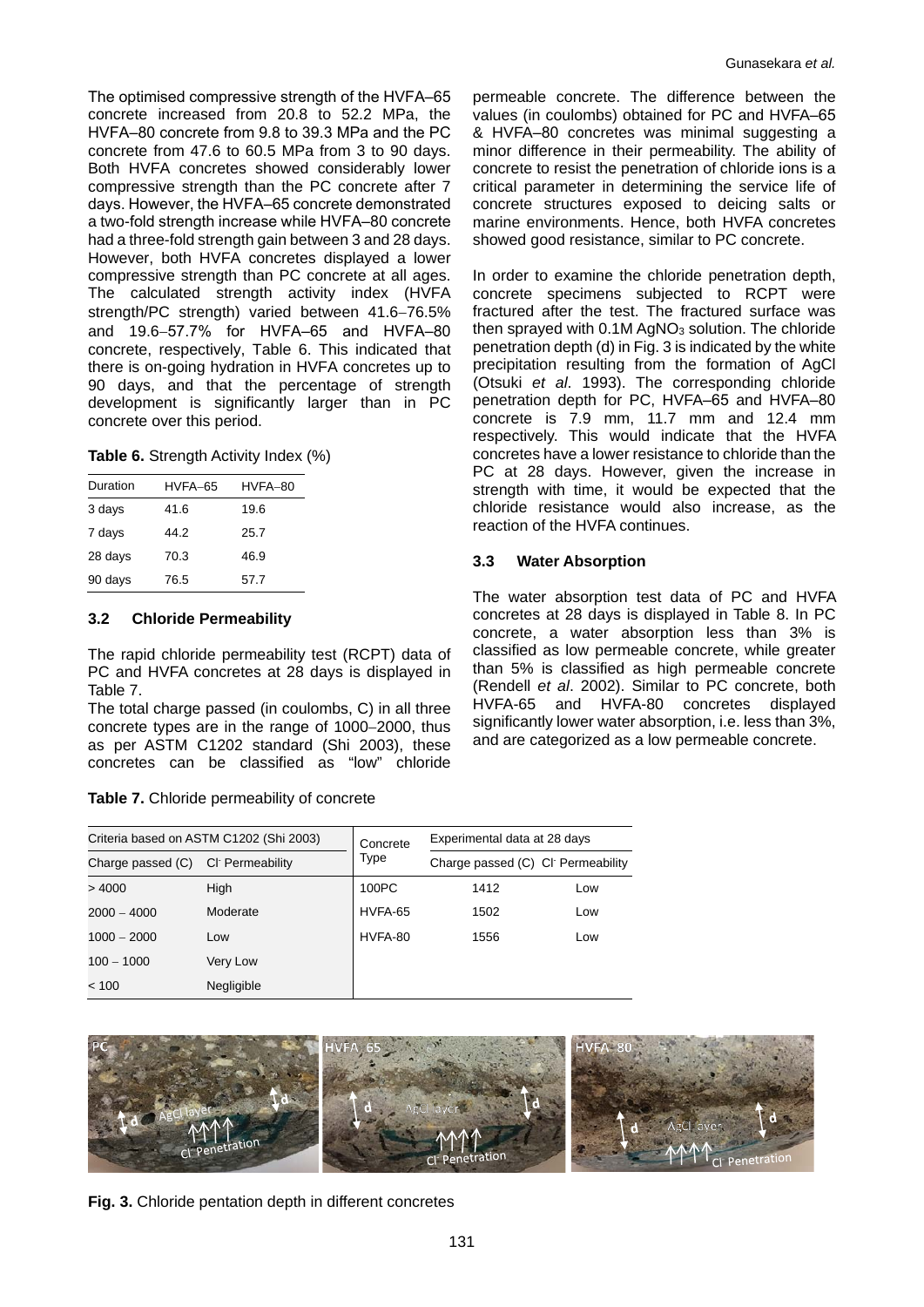| Table 8. Water absorption of concrete |
|---------------------------------------|
|---------------------------------------|

|         | Criteria based on Rendell et al. (2002) | Concrete | Experimental data at 28 days |                           |  |
|---------|-----------------------------------------|----------|------------------------------|---------------------------|--|
|         | Absorption (%) Water Permeability       | Type     | Absorption (%)               | <b>Water Permeability</b> |  |
| > 5     | High                                    | 100PC    | 2.85                         | Low                       |  |
| $3 - 5$ | Moderate                                | HVFA-65  | 2.90                         | Low                       |  |
| $<$ 3   | Low                                     | HVFA-80  | 2.95                         | Low                       |  |

## **3.4 Carbonation**

The measured carbonation depth of PC and HVFA concretes at 28 days are illustrated in Fig. 4. The concrete specimens were fractured after the test, and a 1% phenolphthalein ethanol solution was sprayed on the fractured surface. The depth of the colorless part from the exposure surface was measured as the carbonation depth.

The depth of carbonation measurement for HVFA–65 and HVFA-80 concretes show that the HVFA concrete experiences very low carbonation attack from carbon dioxide in the atmosphere. Carbonation depth at 28 days for both concretes is shown to be zero, as is the PC concrete.

It is hypothesized that HVFA concretes experience low carbonation, in contrast to potential high carbonation in fly ash concretes (pozzolanic concretes) due to a lower  $Ca(OH)_2$  content available to react with  $CO<sub>2</sub>$ . As such carbonation may proceed faster due to the less material available per unit area to react with CO2. In addition, due to the large quantity of fines in HVFA concrete, which fill the pores, the porosity reduces to restrict CO<sub>2</sub> ingress. However, given lack of carbonation long term testing is required to establish the exact carbonation resistance of HVFA.



**Fig. 4.** Carbonation depth in different concretes

# **3.5 Microstructure**

Figure 5 shows the microstructure observed in PC and HVFA concretes at 28 days. PC concrete has a well compacted, uniform, dense pore-structure. This is consistent with the high compressive strength, low chloride permeability and low water absorption observed in PC concrete at 28 days. Both the HVFA-65 and HVFA‒80 concretes displayed a different

microstructure to PC concrete, being heterogeneous in nature, with an increased number of unreacted/partially reacted fly ash spheres observed. These materials are composites, hence the strength of the unreacted fly ash particles, and the interface between them and C-S-H gel matrix is expected to have a significant bearing on the overall strength of the material (Steveson and Sagoe-Crentsil 2005). The presence of extra void spaces and microcracks were also observed from the SEM micrograph of HVFA concretes as compared to PC concrete. These observations would explain the lower strength of the two HVFA concretes at 28 days. On the other hand, the additionally generated calcium-aluminosilicatehydrate (C-A-S-H) is expected to co-exist with C-S-H gel in the HVFA concrete, which is dependent on the degree of fly ash dissolution in alkaline  $Ca(OH)_2$ solution. The addition of hydrated calcium (lime) is also expected to accelerate hardening and dissolution by providing extra nucleation sites. This may cause to the significant increase in compressive strength between 3 and 90 days in both HVFA concretes.

# **3.6 Long-term Durability**

The long term durability of HVFA concrete is dependent upon the permeability characteristics of concrete which is associated with the ability of the surface layer to resist the penetration of water-borne chlorides and CO2 into the HVFA concrete and initiate reinforcement corrosion. The rate of this is a function of the packing density of C-S-H/C-A-S-H gel matrix, the porosity and the connectivity of the pore structure. The data obtained suggests that HVFA-65 and HVFA-80 concretes have low chloride permeability, water absorption and carbonation at 28 days, comparable to PC performance in standard 28-day testing. However, the compressive strength data indicates that further hydration occurs in the HVFA concretes and that further long term testing is required to determine the long term performance Overall, it is believed that these characteristics and improve with age due to on-going cement-fly ash reaction, and long term durability performance is expected to be comparable to PC and blended cement concretes.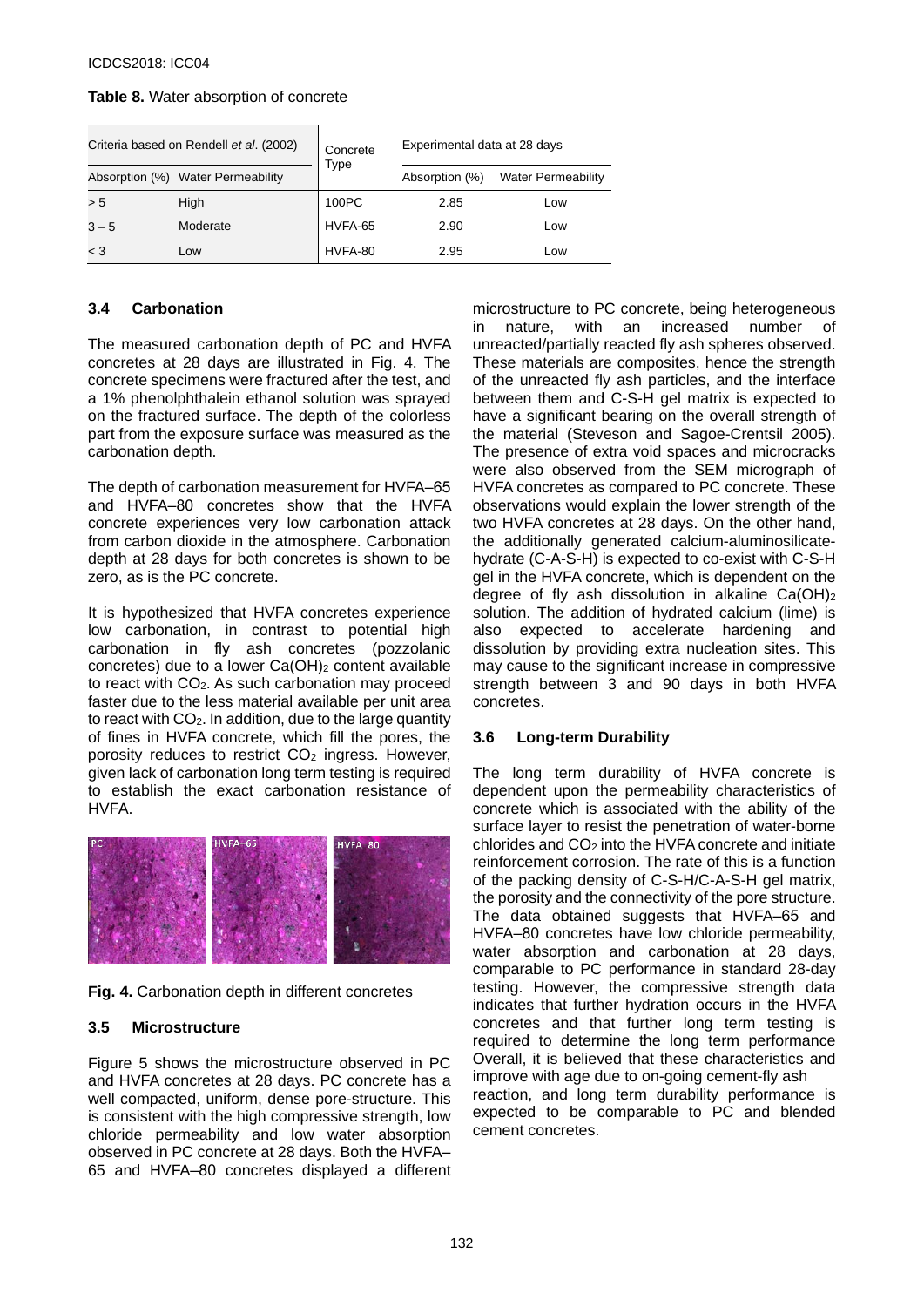

**Fig. 5.** Microstructure variation of PC and HVFA concretes at 28 days

## **4.0 SUMMARY AND CONCLUSIONS**

The following conclusions can be made from the research presented in this paper:

- 1. Two ternary blend high-volume fly ash concrete mixes, HVFA-65 and HVFA-80, were designed using hydrated lime.
- 2. The compressive strength upto 53MPa and 40MPa can be achieved at 90 days, using HVFA-65 and HVFA‒80 concrete, respectively.
- 3. The degree of fly ash dissolution and C-A-S-H gel formation governs the strength development of HVFA concrete.
- 4. Both HVFA concretes showed low chloride permeability, water absorption and carbonation at 28 days, comparable to PC concrete.
- 5. On-going cement-fly ash hydration is expected to densify the microstructure and pore-structure of HVFA concretes which in turn would be expected result in an increase in the long term durability performance.

#### **Acknowledgement**

The authors wish acknowledge Boral limited, Flyash Australia Pty Ltd and Independent Cement & Lime Pty Ltd for the supply of materials. The X-ray facility and Microscopy & Microanalysis facility provided by RMIT University is also acknowledged. In addition, Dr. Ahamd Shayan and Dr. Aimin Xu in Australian Road Research Board (ARRB) are acknowledged for their scientific and technical assistance for the experiment. This research was conducted by the Australian Research Council Industrial Transformation Research Hub for nanosciencebased construction material manufacturing (IH150100006) and funded by the Australian Government.

#### **References**

AS, 1998. Supplementary cementitious materials for use with portland and blended cement, Part 1: Fly ash. AS 3582.1

- AS, 1999. Method of testing concrete, Method 9: Determination of the compressive strength of concrete specimens. AS 1012.9
- AS, 2000. Methods for sampling and testing aggregates, Method 5: Particle density and water absorption of fine aggregate. AS 1141.5
- AS, 2014. Determination of properties related to the consistency of concrete - Slump test. AS 1012.3.1
- ASTM, 1996. Standard test methods for sampling and testing fly ash or natural pozzolans for use in portland-cement concrete. ASTM C 311
- ASTM, 2012. Standard Specification for Coal Fly Ash and Raw or Calcined Natural Pozzolan for use as a Mineral Admixture in Portland Cement Concrete. ASTM C 618
- ASTM, 2016. Standard Specification for Portland Cement.
- Babu, D. S., Babu, K. G. and Wee, T., 2005. Properties of lightweight expanded polystyrene aggregate concretes containing fly ash. Cement and Concrete Research, 35(6): 1218-1223.
- Chen, C., Habert, G., Bouzidi, Y. and Jullien, A., 2010. Environmental impact of cement production: detail of the different processes and cement plant variability evaluation. Journal of Cleaner Production, 18(5): 478-485.
- Dunstan, E. and Zayed, A., 2006. A Logical Pozzolanic Index and Its Use in Concrete Proportioning. Journal of ASTM International, 3(4): 1-12.
- Gartner, E., 2004. Industrially interesting approaches to low-CO2 cements. Cement and Concrete Research, 34(9): 1489-1498.
- Kumar, B., Tike, G. and Nanda, P., 2007. Evaluation of properties of high-volume fly-ash concrete for pavements. Journal of Materials in Civil Engineering, 19(10): 906-911.
- Malhotra, V. M., Mehta, P. K. and Development, S. C. M. f. S., 2002. High-performance, high-volume fly ash concrete: materials, mixture proportioning, properties, construction practice, and case histories, Suppementary Cementing Materials for Sustainable Development.
- Meyer, C., 2009. The greening of the concrete industry. Cement and Concrete Composites, 31(8): 601-605.